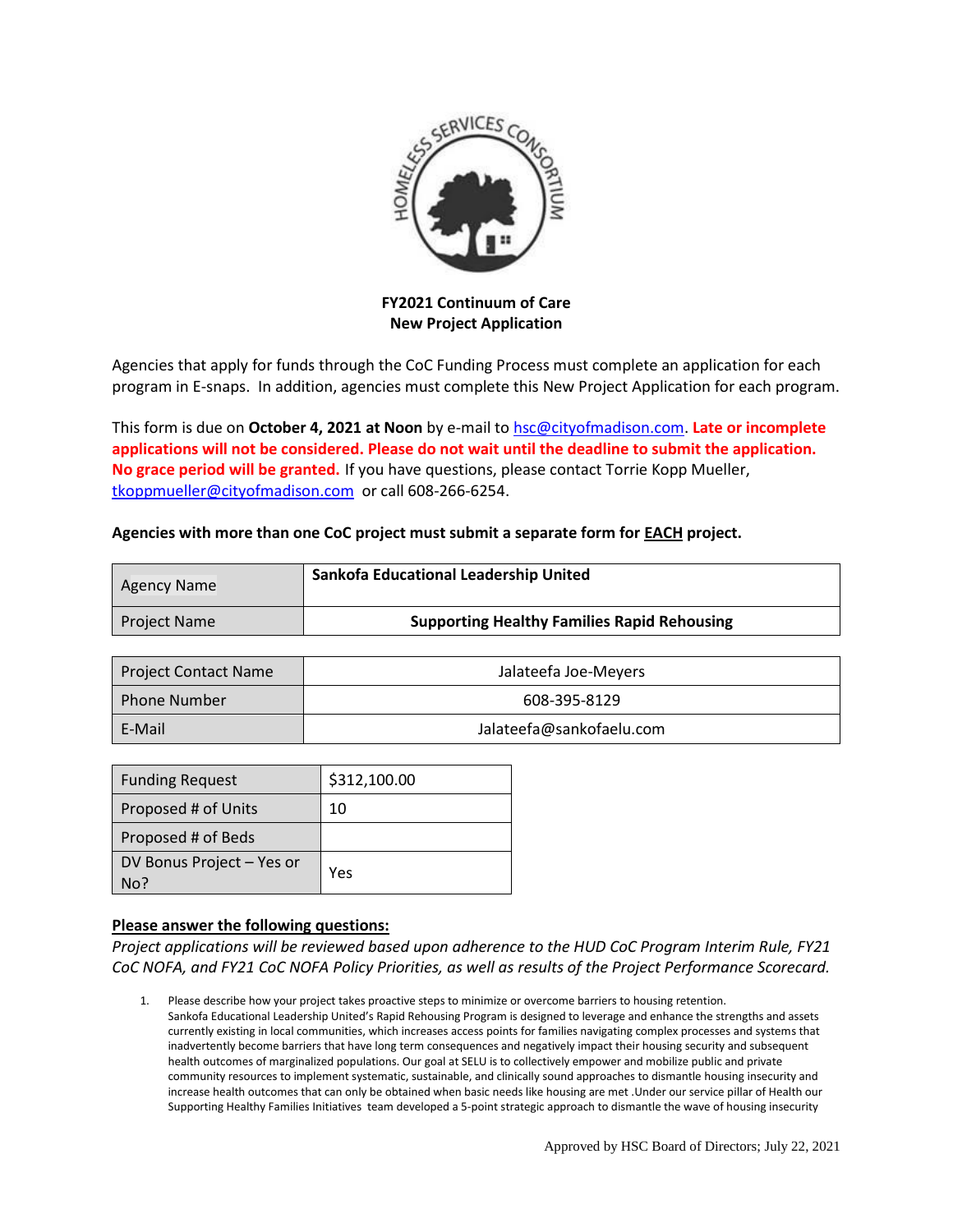that is exists within our community that aligns with the guidance given by the National Alliance to end homelessness, The Center on Budget and Policy Priorities, the National Low Income Housing Coalition and the National Health Care for the Homeless Council and local officials such as Mayor Sataya Rhodes and Dane Counties Health and Human Needs Committee. This past year was our first year offering Rapid Rehousing as a resource . Through analysis of our toughest cases, we arrived at the conclusion that **it's rarely one cause that leads to homelessness; often it's a combination of barriers including medical, mental health, substance abuse and the effects of generational poverty** that make it impossible for some households to maintain housing without long-term supports. There seem to be a plethora of services available when a family is homeless but many of those supports go away or households "time-out" once they achieve a perceived level of sustainability. When families come into housing with a history of multiple challenges, any number of events can trigger a downward spiral without an existing or easy to locate safety net.

- In response we have six of our staff trained as peer support specialist .This allows clients that need longer term supports to stay supported by sankofa beyond the length of Rapid Rehousing specific case management until true stability is obtained or if supports are removed and the family lapses back into insecurity our services can easily be reinstated .
- In order to make a plethora of housing and housing types available-to our clients-we have taken on a bussiness approach to engaging property owners . We Network - Staff, board members, supporters, and donors to see if they own properties that we may be able to use or are connected to someone that owns property that would be willing to give me a second chance .We engage Real estate agent and Attend networking events landlords may be a part of such as Chamber of Commerce, real-estate associations, landlord associations. We also present our program at local churches, service clubs (Rotary, American Legion, Eagles, Kiwanis). In addition to using The mainstream resources such as Word of mouth - landlords know other landlords – we ask for referrals. Ads/Listings - Newspapers, rent.com, apartments.com.

For direct client support we offer the following:

 Development of Housing Stabilization Action Plan (HSAP) to work on any identified barriers to getting and keeping housing.

## For Getting Housing:

- Financial assistance for housing start‐up.
- Initial consultation and ongoing assistance with housing search,
- including bus tokens as needed.
- Staff may accompany client to the landlord interview.
- Time‐limited rental & utility assistance, per client Housing Stabilization Action Plan, for up to 18 months. Intensive case management of 3 Xs per week initially , then move to Weekly home visits for f two months; then reduce to bi- weekly or monthly as most Housing Plan goals are met. Include unannounced drop-in visits.
- Services available for up to 18 months, depending on housing problems and progress toward HSAP goals.
- Landlord Assistance:
- 18 month availability; landlord can call with tenancy issues and program will respond; ongoing option to call even after Rapid Re‐ Housing services are ended can be offered or negotiated on a case‐by‐case basis\*.
- Program will check in with landlord monthly (or more often if landlord prefers) for updates/issues.
- May pay an additional damage deposit and/or last month's rent in addition to normal start-up costs\*.
- We will relocates household if an eviction is being considered. If household will not leave, program may pay court costs of eviction.
- Program may pay or repair damages
- 2. Describe your agency's overall quality improvement efforts. Please include how you solicit and incorporate feedback from program participants.

Our agency has a lived experience board of trustees that meets monthly to review , revise , update and create policies and procedures for our housing programs . We conduct feedback surveys 3 x's during a clients interactions with the agency . When entering shelter . We ask for feedback largely based on Engagement process while on waiting list , we ask conduct a feedback survey when exiting shelter into housing or exiting to other means to get feedback on shelter stay . We solicit feedback when we close cases in rapid rehousing . We utilize this information to improve our systems practices, policies and procedures .

Sankofa Educational Leadership United recognizes its responsibility to listen to client, applicant, and other stakeholder suggestions, complaints or grievances, and attempt to resolve any such concerns.

A grievance/complaint is defined as an expression of verbal or written dissatisfaction that can include, but is not limited to, services, manner of treatment, outcomes or experiences.

Clients (or a client's parent or legal guardian), applicants, and other stakeholders have the right to file a grievance. Individuals filing grievances are treated with dignity, understanding, and respect. In no case will a grievance result in any reprisal. Clients will not be denied service because of a grievance. Grievances will be given prompt and careful attention and, when indicated, grievances will result in corrective action. SELU staff are charged with the responsibility of providing assistance and services within the full intent of SELU policies, and with making efforts to resolve conflicts. Clients are informed of their rights when services are initiated by receiving a copy of the SELU Client Rights and Responsibilities statement. A copy of the grievance policy will be given to clients at their request or at such time that a complaint is made to an SELU staff member that cannot be resolved. The following is the procedure by which clients and representatives of SELU shall attempt to discuss and resolve grievances: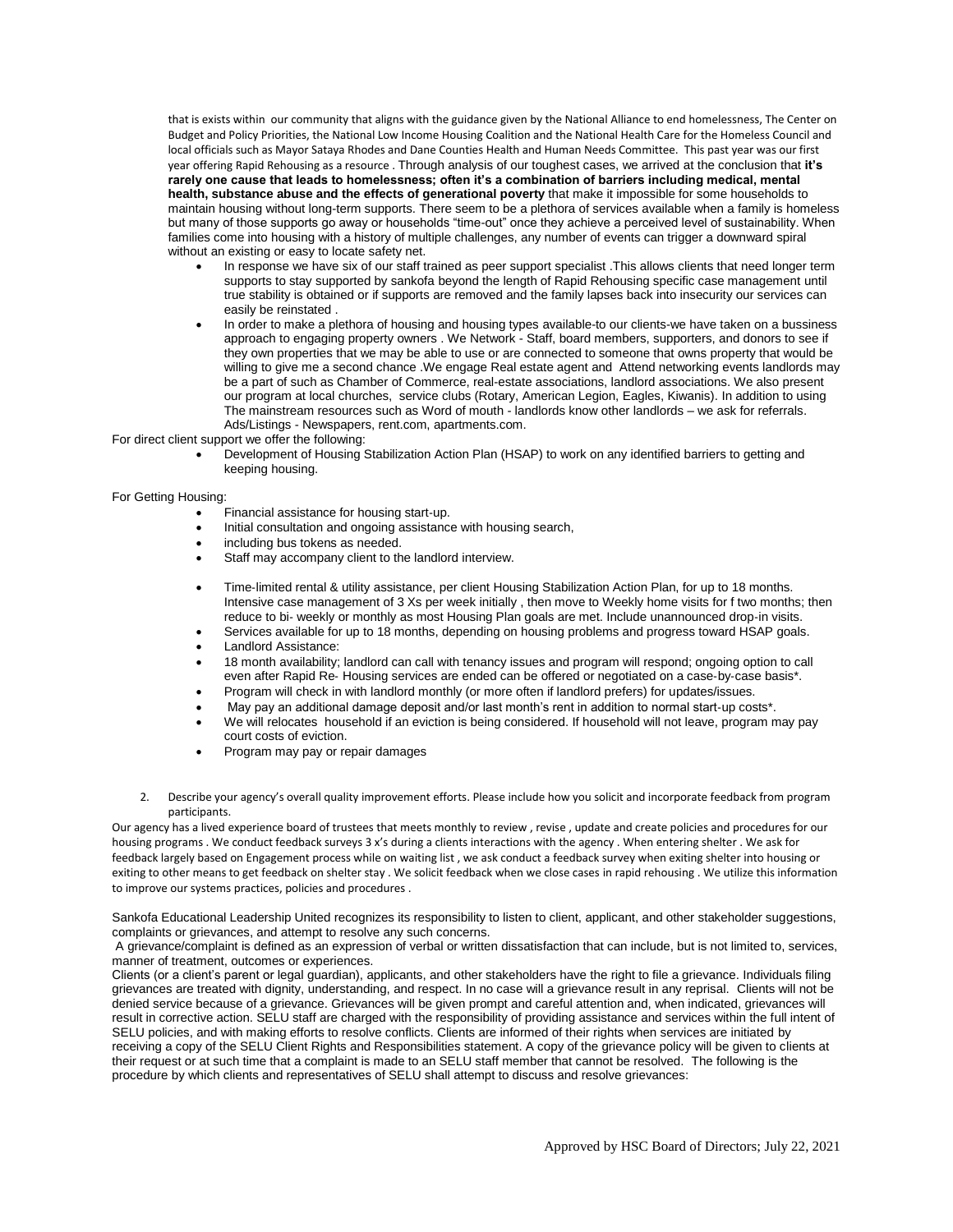Individuals are to discuss grievances that they may have with the staff with whom they are in contact. If a grievance cannot be resolved by the employee, the employee shall inform the individual of the grievance procedure and inform their supervisor and director of the unresolved grievance.

If the complainant(s) wishes to pursue the grievance procedure, they must inform the staff member or staff member's supervisor of that intent in writing along with a description of the complaint. Such intent will be communicated by the appropriate personnel to the Supervisor

Within 24hrs , the complainant, staff member, and director will discuss the grievance and attempt resolution.

In the event the grievance is not satisfactorily resolved at this point, the complainant may elect to submit the grievance to the CEO. The CEO reviews the case and responds within 24 hrs.

When an appeal is made the CEO compiles a complete report of the situation, including; action taken, reason, and other documentation gathered. The Lived Experience Boars of Trustees Board shall review an appeal within 3 days of its receipt. The complainant will be notified of the Boards decision in writing. The decision shall be final.

All written grievances, SELU response to them, and a summary of the action taken on each complaint, will be kept and results reported through the agency's Performance & Quality Improvement system.

3. CoC-funded projects are required to comply with the Dane County Written Standards. Describe how the agency plans on ensuring compliance with the Written Standards including plans for internal review and monitoring of project policies and practices.

Our agency complies with all written standards and our CEO sits on several committees that are charged with writing and reviewing written standards and utilizes this entry point as an opportunity to advocate for systemic changes in standards that may disproportionately negatively affect populations of clients or negatively affect populations of providers . In addition to advocating for streamline of standards across the county so that they are easy to understand and connect will with other cities within the county because as providers we may provide services to the whole county and not just one city .

4. All projects, including non-housing projects, must operate with the Housing First approach as described in the CoC Written Standards general requirements. Describe how the Housing First approach will be applied to the proposed project. Include aspects of project policies and staff training that can support the Housing First approach such as trauma-informed care and harm reduction. This is what we mean by Housing First at SELU:

- That homelessness is a problem with a solution, and that the solution is housing. For everyone. Whether you follow the rules or not. Whether you are "compliant" with treatment or not. Whether you have a criminal record or not. Whether you have been on the streets for one day or ten years.
- Permanent housing is what ends homelessness. It is the platform from which people can continue to grow and thrive in their communities.
- Housing First is a philosophy that values flexibility, individualized supports, client choice, and autonomy. It never has been housing only, and it never should be
- Supportive services are part of the Housing First model. That might include formal support services, like a doctor, therapist, or social worker. It might involve informal supports, like connecting with family, friends, or faith groups.
- But, in Housing First, these supports are not prescribed; people have the agency to select the supportive services they need and want, tailoring their supports to their own unique situation.

We also train our staff on the philosophy of housing first, boundaries, ethics, and responsibilities of case management. In addition because we value lived experience in the hiring process we also offer our staff the certified peer support specialist training . In this training Staff must pass a comprehensive exam developed from the standards set forth by the Substance Abuse and Mental Health Services Administration (SAMHSA), the International Association of Peer Supporters (iNAPS), and a Role Delineation Study conducted with the feedback of thousands of peers. The exam requires significant knowledge across six domains of practice, including Foundations of Peer Support; Foundations of Health Care Systems; Mentoring, Shared Learning, and Relationship Building; Activation and Self-Management; Advocacy; and Professional and Ethical Responsibilities.

5. Describe key partnerships your agency has established that will help with implementation of this project.

We have key partnerships with a number of agencies .Property owners and management companies , employment skills agencies and other mainstream agencies where we can make referrals for clients by contacting a specific person at an agency that understands our philosophy and model . Collaboration with other culturally responsive community based agencies We've developed strategic partnerships that include priority services and specialized referral processes. We Have formed relationships with works with Madison School Districts Family & Community Engagement in developing support and access points for parents and community advocates within MMSD. We have a relationship with DCDHS and the Juvenile Reception Center's administrators and social workers. In addition, when appropriate we collaborate with with Anesis Therapy and more grassroots agencies like The Peace Network Inc, Cultural Practices that are Relevent, INC. Connecting the Dots, Sisters Of African Decent, One of the additional short term goals is to expand our partnerships with Group Health Cooperative, Journey Mental Health, Dean Clinic, and UW Madison